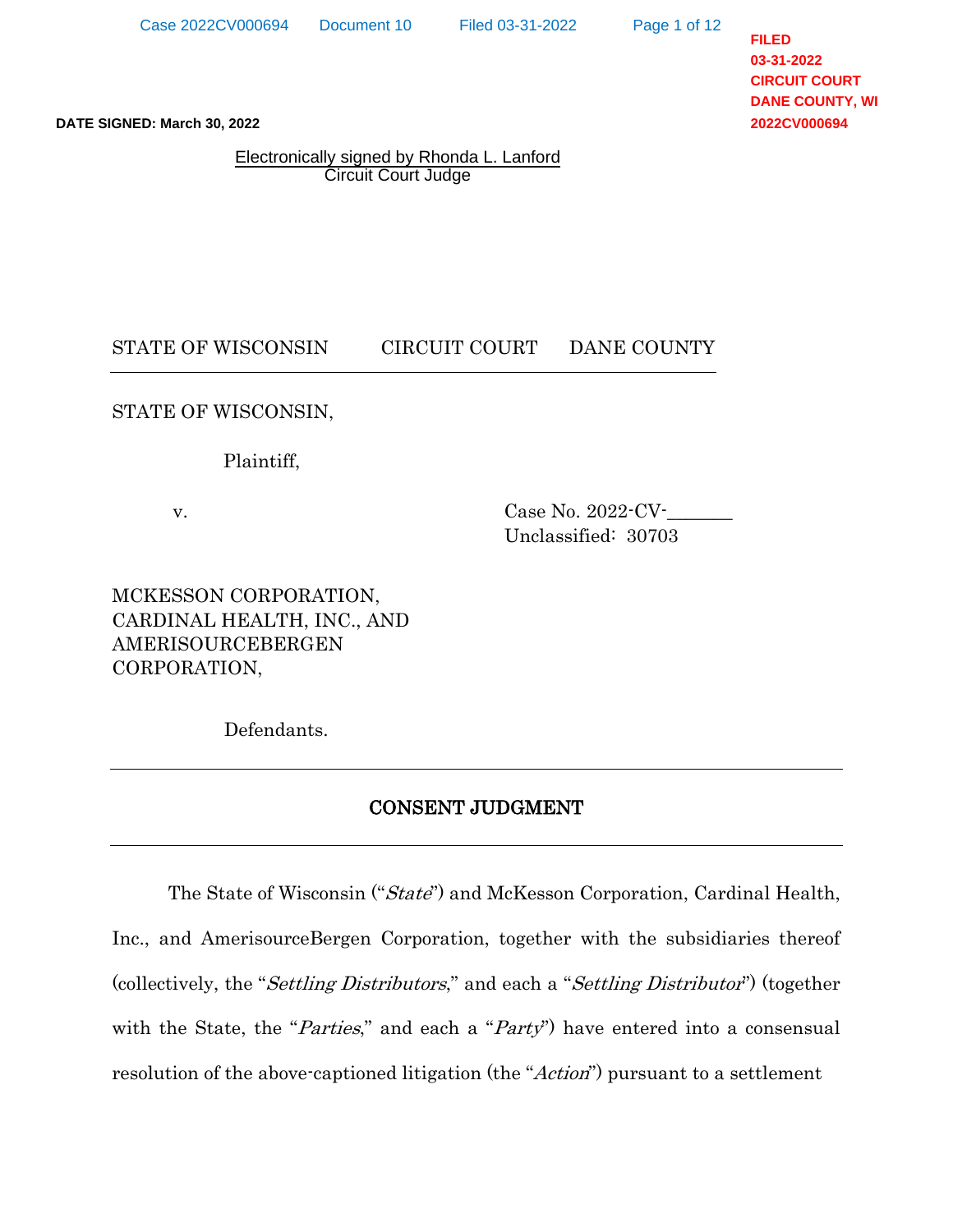agreement entitled Distributor Settlement Agreement, dated as of July 21, 2021 (as subsequently updated) (the "*Agreement*"), a copy of which is attached hereto as Exhibit A. The Agreement shall become effective by its terms upon the entry of this Final Consent Judgment (the "*Judgment*") by the Court without trial or adjudication of any contested issue of fact or law, and without finding or admission of wrongdoing or liability of any kind.

#### RECITALS:

1. Each Party warrants and represents that it engaged in arm's-length negotiations in good faith. In hereby executing the Agreement, the Parties intend to effect a good-faith settlement.

2. The State has determined that the Agreement is in the public interest.

3. The Settling Distributors deny the allegations against them and that they have any liability whatsoever to the State, its Subdivisions, and/or (a) any of the State's or Subdivisions' departments, agencies, divisions, boards, commissions, districts, instrumentalities of any kind and attorneys, including its Attorney General, and any person in his or her official capacity whether elected or appointed to serve any of the foregoing and any agency, person, or other entity claiming by or through any of the foregoing, (b) any public entities, public instrumentalities, public educational institutions, unincorporated districts, fire districts, irrigation districts, and other Special Districts, and (c) any person or entity acting in a *parens patriae*, sovereign, quasi-sovereign, private attorney general, *qui tam*, taxpayer, or other capacity seeking relief on behalf of or generally applicable to the general public.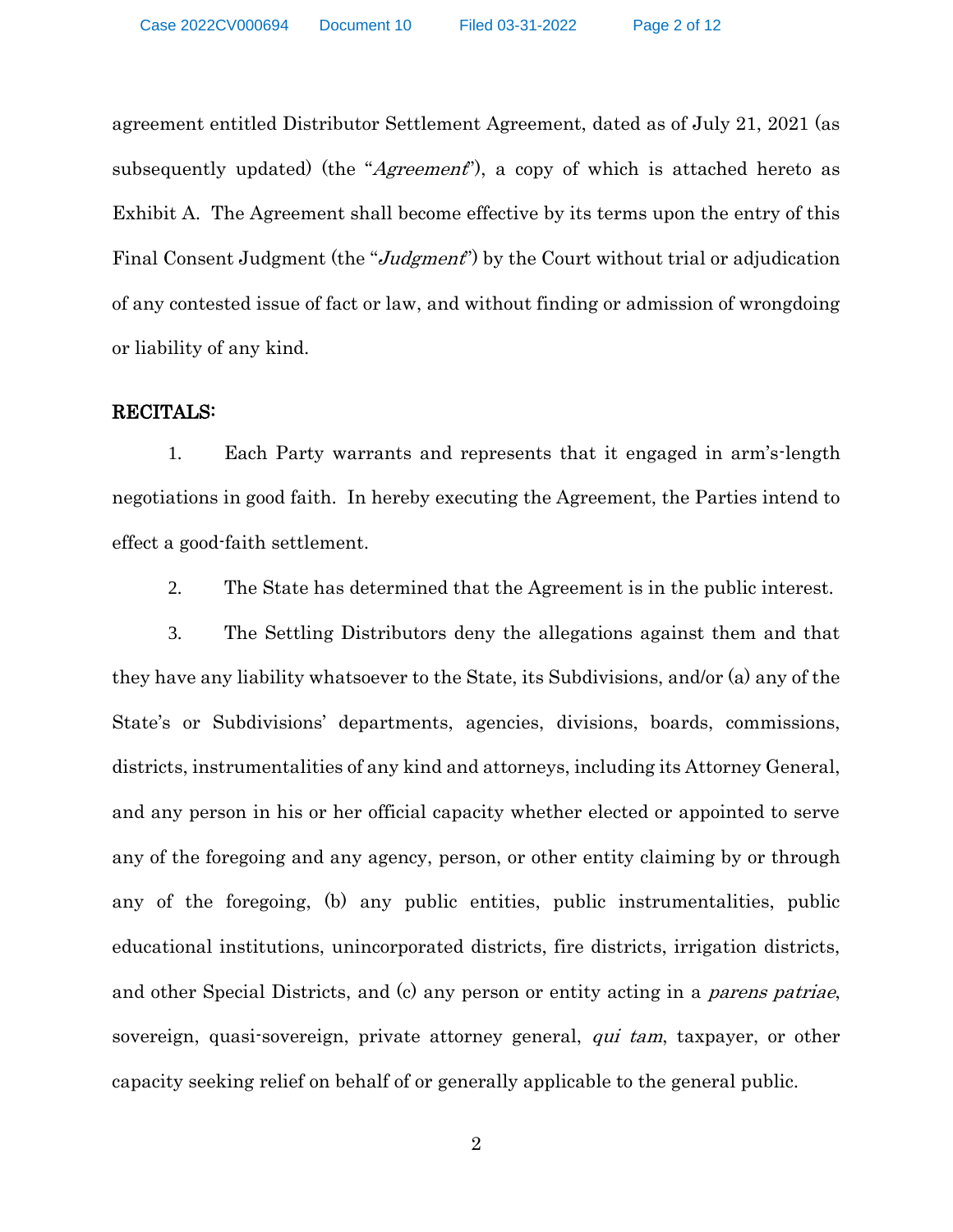Case 2022CV000694 Document 10 Filed 03-31-2022 Page 3 of 12

4. The Parties recognize that the outcome of the Action is uncertain and a final resolution through the adversarial process likely will require protracted litigation.

5. The Parties agree to the entry of the injunctive relief terms pursuant to Exhibit P of the Agreement.

6. Therefore, without any admission of liability or wrongdoing by the Settling Distributors or any other Released Entities (as defined in the Agreement), the Parties now mutually consent to the entry of this Judgment and agree to dismissal of the claims with prejudice pursuant to the terms of the Agreement to avoid the delay, expense, inconvenience, and uncertainty of protracted litigation.

# NOW THEREFORE, IT IS HEREBY ORDERED, ADJUDGED AND DECREED THAT:

In consideration of the mutual promises, terms, and conditions set forth in the Agreement, the adequacy of which is hereby acknowledged by all Parties, it is agreed by and between the Settling Distributors and the State, and adjudicated by the Court, as follows:

1. The foregoing Recitals are incorporated herein and constitute an express term of this Judgment.

2. The Parties have entered into a full and final settlement of all Released Claims of Releasors against the Settling Distributors (including but not limited to the State) and the Released Entities pursuant to the terms and conditions set forth in the Agreement.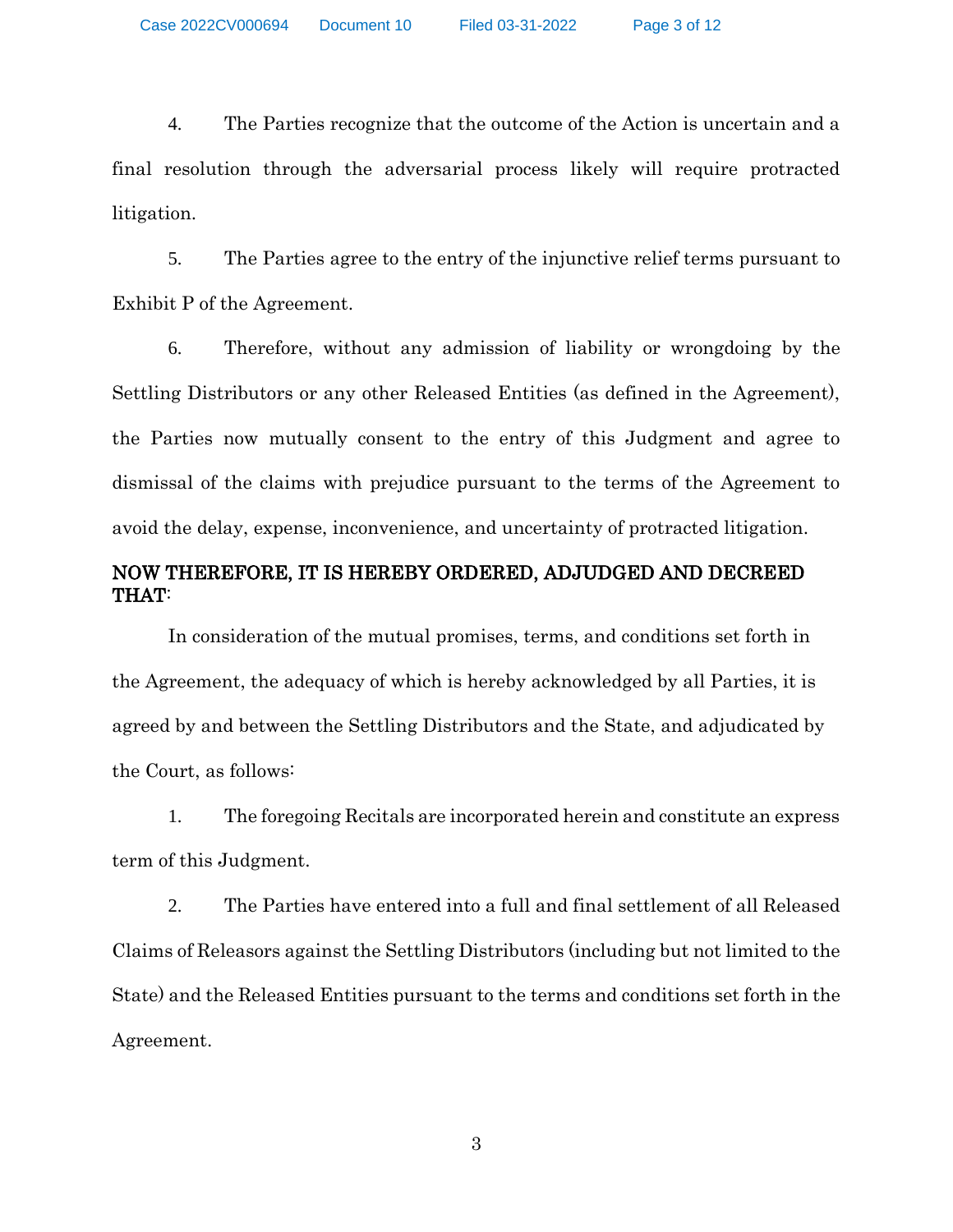3. The "Definitions" set forth in Section I of the Agreement are incorporated by reference into this Judgment. The State is a "Settling State" within the meaning of the Agreement. Unless otherwise defined herein, capitalized terms in this Judgment shall have the same meaning given to them in the Agreement.

4. The Parties agree that the Court has jurisdiction over the subject matter of the Action and over the Parties with respect to the Action and this Judgment. This Judgment shall not be construed or used as a waiver of any jurisdictional defense the Settling Distributors or any other Released Entity may raise in any other proceeding.

5. The Court finds that the Agreement was entered into in good faith.

6. The Court finds that entry of this Judgment is in the public interest and reflects a negotiated settlement agreed to by the Parties. The Action is dismissed with prejudice, subject to a retention of jurisdiction by the Court as provided herein and in the Agreement.

7. By this Judgment, the Agreement is hereby approved by the Court, and the Court hereby adopts the Agreement's terms as its own determination of this matter and the Parties' respective rights and obligations.

8. The Court shall have authority to resolve disputes identified in Section VI.F.1 of the Agreement, governed by the rules and procedures of the Court.

9. By this Judgment, the Wisconsin State-Local Government Memorandum of Understanding, a copy of which is attached hereto as Exhibit B and as incorporated into the Agreement pursuant to Exhibit O of the Agreement, is hereby approved by the Court as the means by which relevant funds paid pursuant to the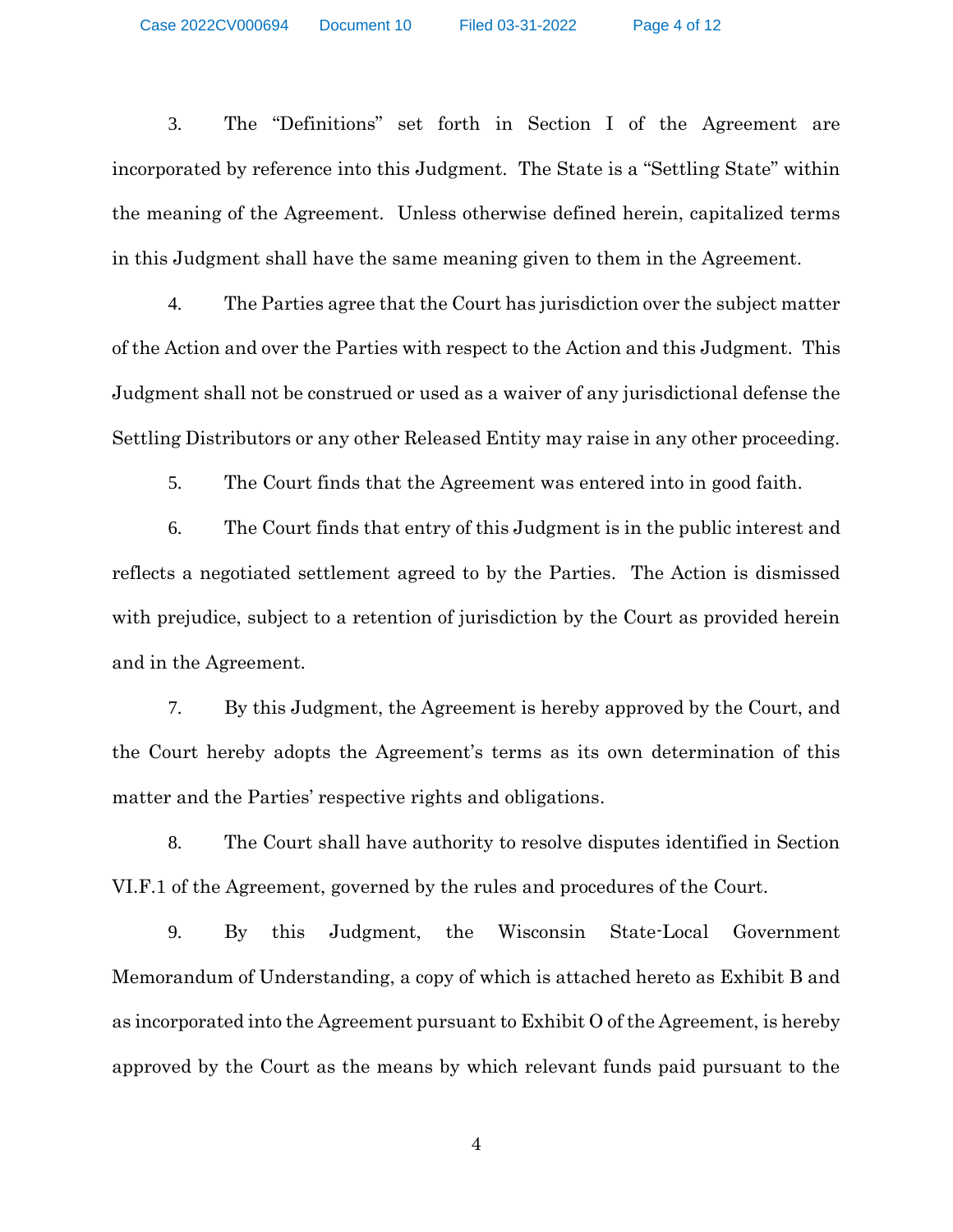Agreement will be divided within the State, subject to the full acceptance by any Subdivision receiving such funds of the terms of the Agreement, including the releases provided therein.

10. The Parties have satisfied the Condition to Effectiveness of Agreement

set forth in Section VIII of the Agreement and the Release set forth in Sections XI.A,

F, and G of the Agreement, as follows:

- a. The Attorney General of the State exercised the fullest extent of his or her powers to release the Settling Distributors and all other Released Entities from all Released Claims pursuant to the release attached hereto as Exhibit C (the "AG Release").
- b. The Settling Distributors have determined that there is sufficient State participation and sufficient resolution of the Claims of the Litigating Subdivisions in the Settling States to proceed with the Agreement.
- c. The Participation Form for each Initial Participating Subdivision in the State has been delivered to the Settling Distributors. As stated in the Participation Form, and for the avoidance of doubt, nothing in the Participation Form executed by the Participating Subdivisions is intended to modify in any way the terms of the Agreement to which the Participating Subdivisions agree. As stated in the Participation Form, to the extent the executed version of the Participation Form differs from the Agreement in any respect, the Agreement controls.
- d. Pursuant to Section VIII.B of the Agreement, each Participating Subdivision in the State is dismissing with prejudice any Released Claims that it has filed against the Settling Distributors and the Released Entities.

11. Release. The Parties acknowledge that the AG Release, which is incorporated by reference herein, is an integral part of this Judgment. Pursuant to the Agreement and the AG Release and without limitation and to the maximum extent of the power of the State's Attorney General, the Settling Distributors and the other Released Entities are, as of the Effective Date, hereby released from any and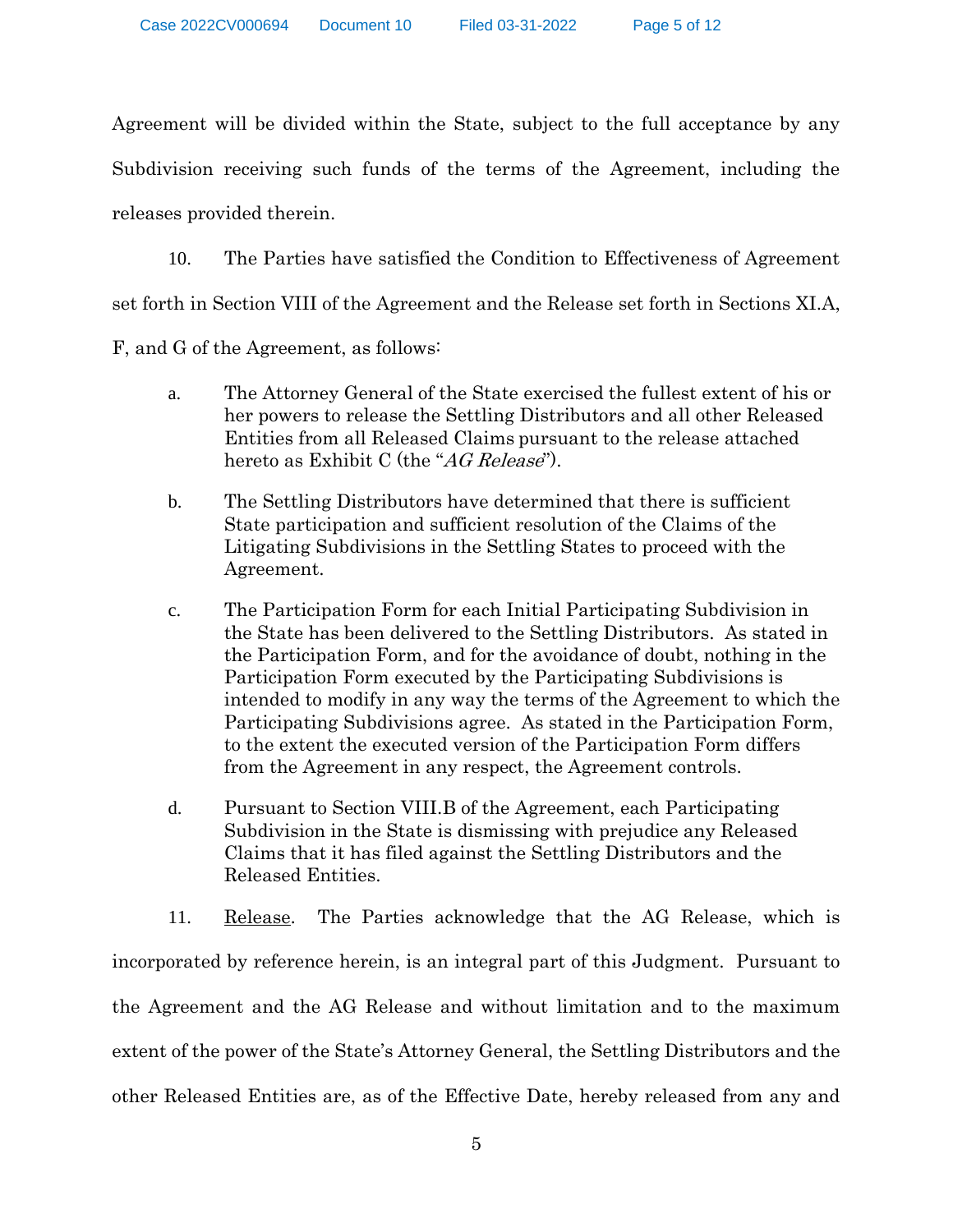all Released Claims of (a) the State and its Participating Subdivisions and any of their departments, agencies, divisions, boards, commissions, Subdivisions, districts, instrumentalities of any kind and attorneys, including the State's Attorney General, and any person in his or her official capacity whether elected or appointed to serve any of the foregoing, and any agency, person, or other entity claiming by or through any of the foregoing, (b) any public entities, public instrumentalities, public educational institutions, unincorporated districts, fire districts, irrigation districts, and other Special Districts in the State, and (c) any person or entity acting in a parens patriae, sovereign, quasi-sovereign, private attorney general, qui tam, taxpayer, or other capacity seeking relief on behalf of or generally applicable to the general public with respect to the State or any Subdivision in the State, whether or not any of them participate in the Agreement. Pursuant to the Agreement and the AG Release and to the maximum extent of the State's power, the Settling Distributors and the other Released Entities are, as of the Effective Date, hereby released from any and all Released Claims of (1) the State, (2) all past and present executive departments, state agencies, divisions, boards, commissions and instrumentalities with the regulatory authority to enforce state and federal controlled substances acts, and (3) any of the State's past and present executive departments, agencies, divisions, boards, commissions and instrumentalities that have the authority to bring Claims related to Covered Conduct seeking money (including abatement and/or remediation) or revocation of a pharmaceutical distribution license. For the purposes of clause (3) above, executive departments, agencies, divisions, boards, commissions, and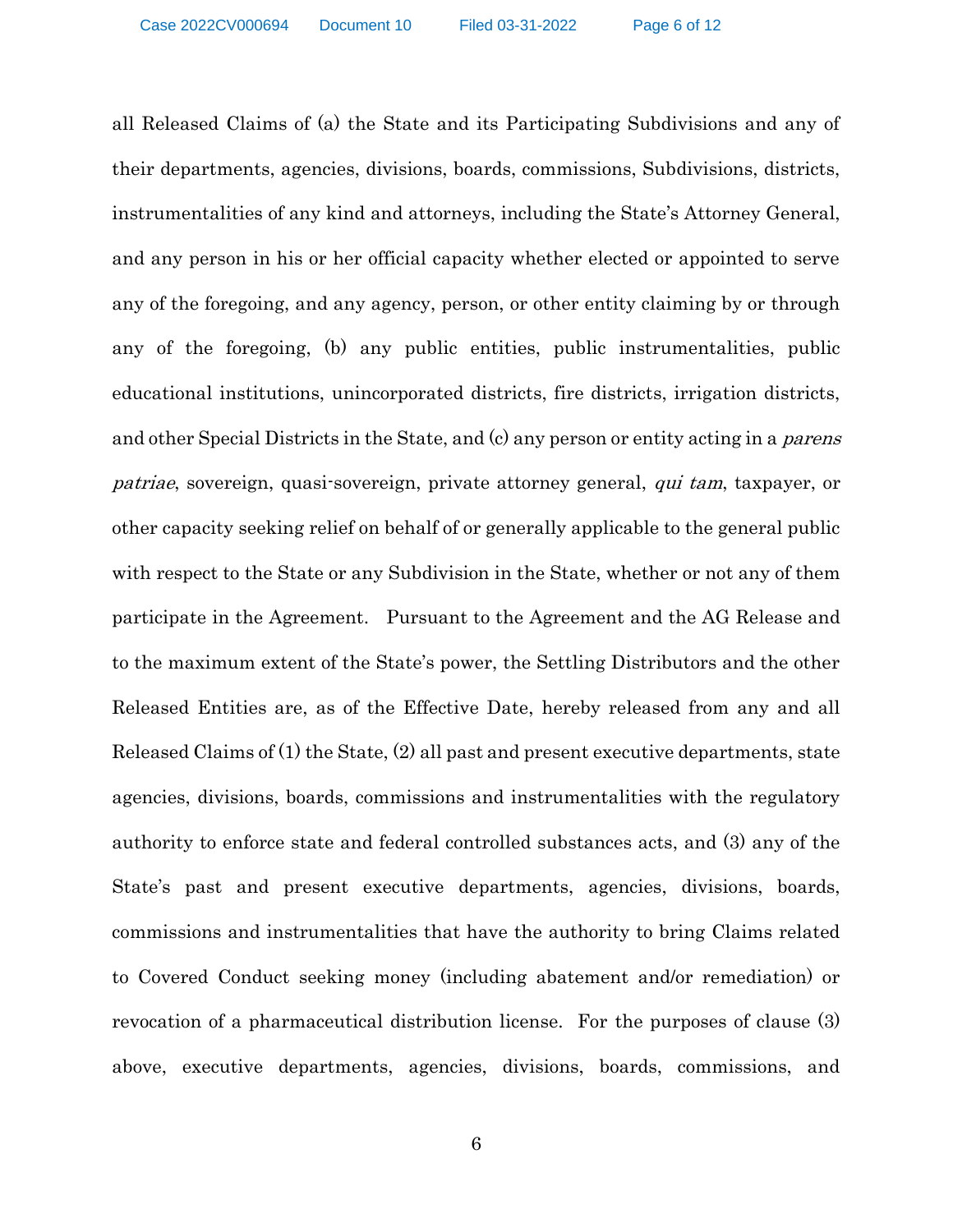instrumentalities are those that are under the executive authority or direct control of the State's Governor. Further, the provisions set forth in Section XI of the Agreement are incorporated by reference into this Judgment as if fully set forth herein. The Parties acknowledge, and the Court finds, that those provisions are an integral part of the Agreement and this Judgment, and shall govern the rights and obligations of all participants in the settlement. Any modification of those rights and obligations may be made based only on a writing signed by all affected parties and approved by the Court.

12. Release of Unknown Claims. The State expressly waives, releases, and forever discharges any and all provisions, rights, and benefits conferred by any law of any state or territory of the United States or other jurisdiction, or principle of common law, which is similar, comparable, or equivalent to § 1542 of the California Civil Code, which reads:

> General Release; extent. A general release does not extend to claims that the creditor or releasing party does not know or suspect to exist in his or her favor at the time of executing the release that, if known by him or her, would have materially affected his or her settlement with the debtor or released party.

13. The State may hereafter discover facts other than or different from those which it knows, believes, or assumes to be true with respect to the Released Claims, but the State expressly waived and fully, finally, and forever settled, released and discharged, through the Agreement and AG Release, any and all Released Claims that may exist as of the Effective Date but which the State does not know or suspect to exist, whether through ignorance, oversight, error, negligence or through no fault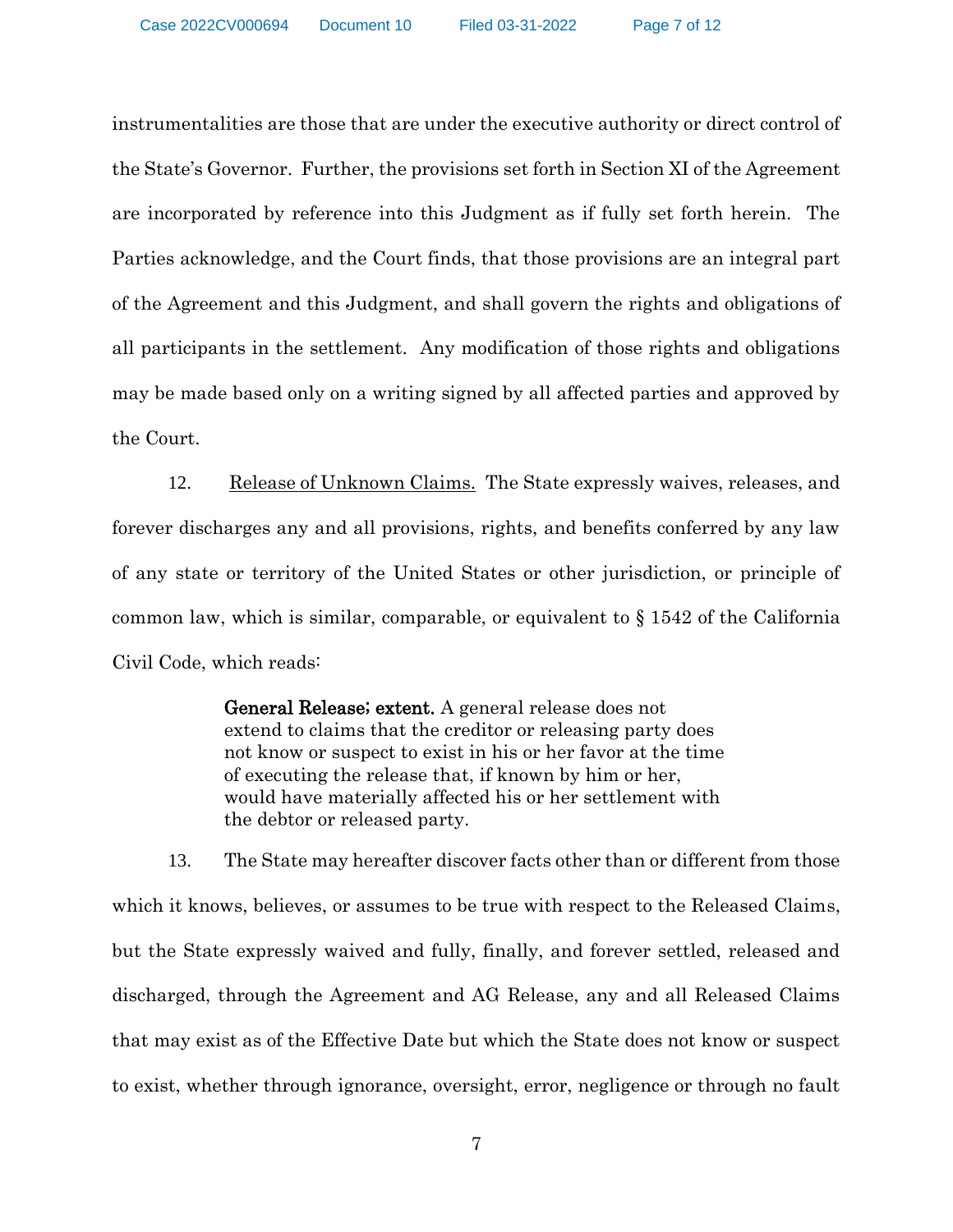whatsoever, and which, if known, would have materially affected the State's decision to enter into the Agreement.

14. Pursuant to Wis. Stat.  $\S 165.12(2)(a)$ , on November 30, 2021, the State of Wisconsin's Legislative Joint Committee on Finance approved the Agreement.

15. Pursuant to Wis. Stat. § 165.12(7)(b), a political subdivision, or an officer or agent of any political subdivision of the state, that was not a party as of June 1, 2021 to the opiate litigation, as defined in Wis. Stat. § 165.12(1), may not maintain any claim or commence any action related to opioids against a person that is identified as a party defendant in the opiate litigation that would be released in a similar agreement if the political subdivision, officer, or agent was a party to a settlement agreement that is described under Wis. Stat. § 165.12(2). Accordingly, any political subdivisions in Wisconsin that were not a party as of June 1, 2021 to opiate litigation may not maintain any claim or commence any action related to opioids against the Settling Distributors and any other Released Entities.

16. Costs and Fees. The Parties will bear their own costs and attorneys' fees except as otherwise provided in the Agreement.

17. No Admission of Liability. The Settling Distributors are consenting to this Judgment solely for the purpose of effectuating the Agreement, and nothing contained herein may be taken as or construed to be an admission or concession of any violation of law, rule, or regulation, or of any other matter of fact or law, or of any liability or wrongdoing, all of which the Settling Distributors expressly deny. None of the Settling Distributors or any other Released Entity admits that it caused or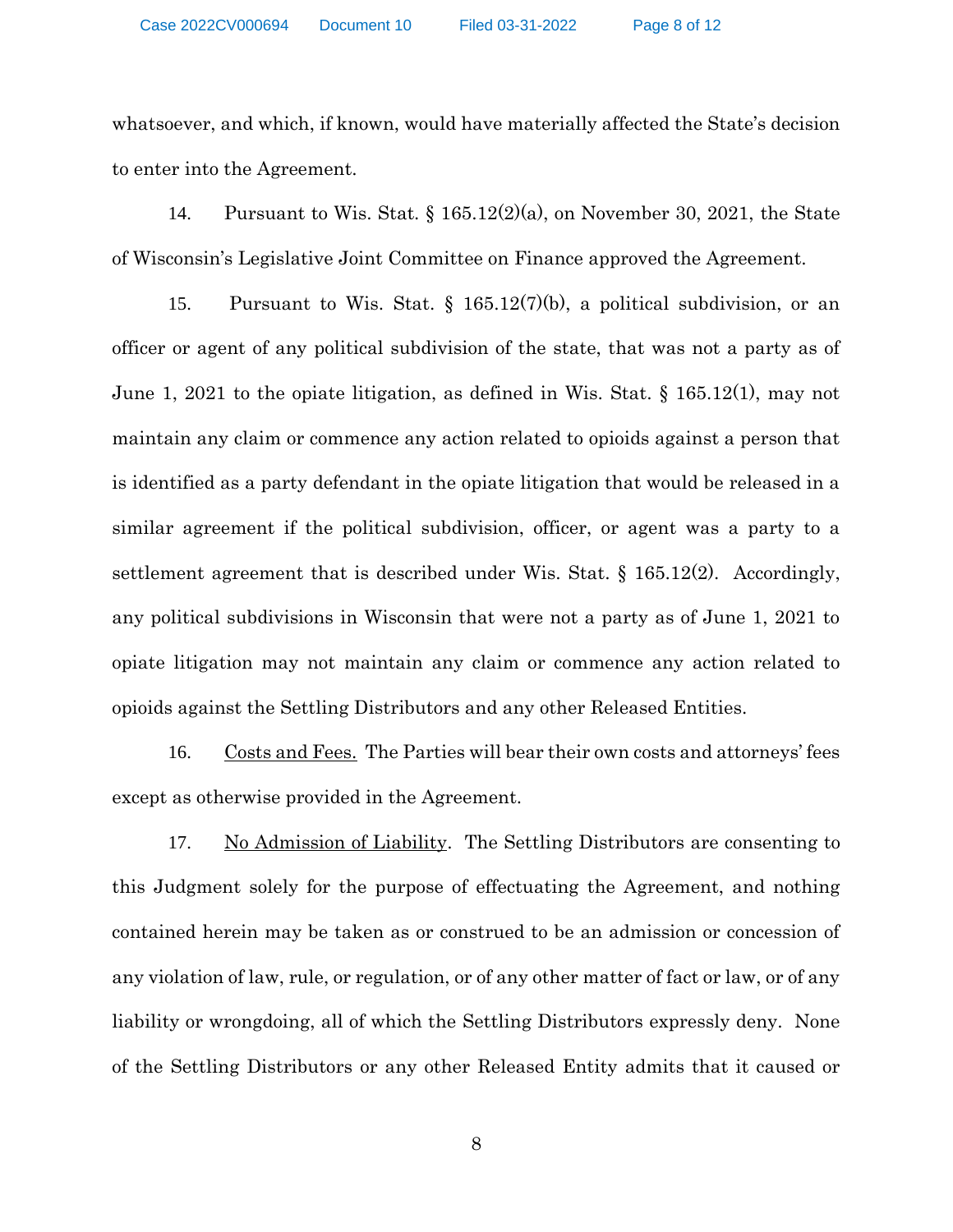contributed to any public nuisance, and none of the Settling Distributors or any other Released Entity admits any wrongdoing that was or could have been alleged by the State, its Participating Subdivisions, or any other person or entity. No part of this Judgment shall constitute evidence of any liability, fault, or wrongdoing by the Settling Distributors or any other Released Entity. The Parties acknowledge that payments made under the Agreement are not a fine, penalty, or payment in lieu thereof and are properly characterized as described in Section V.F of the Agreement.

18. No Waiver. This Judgment is entered based on the Agreement without trial or adjudication of any contested issue of fact or law or finding of liability of any kind. This Judgment shall not be construed or used as a waiver of any Settling Distributor's right, or any other Released Entity's right, to defend itself from, or make any arguments in, any other regulatory, governmental, private individual, or class claims or suits relating to the subject matter or terms of this Judgment. Notwithstanding the foregoing, the State may enforce the terms of this Judgment as expressly provided in the Agreement.

19. No Private Right of Action. This Judgment is not intended for use by any third party for any purpose, including submission to any court for any purpose, except pursuant to Section VI.A of the Agreement. Except as expressly provided in the Agreement, no portion of the Agreement or this Judgment shall provide any rights to, or be enforceable by, any person or entity that is not a Settling State or Released Entity. The State shall allow Participating Subdivisions in the State to notify it of any perceived violations of the Agreement or this Judgment. No Settling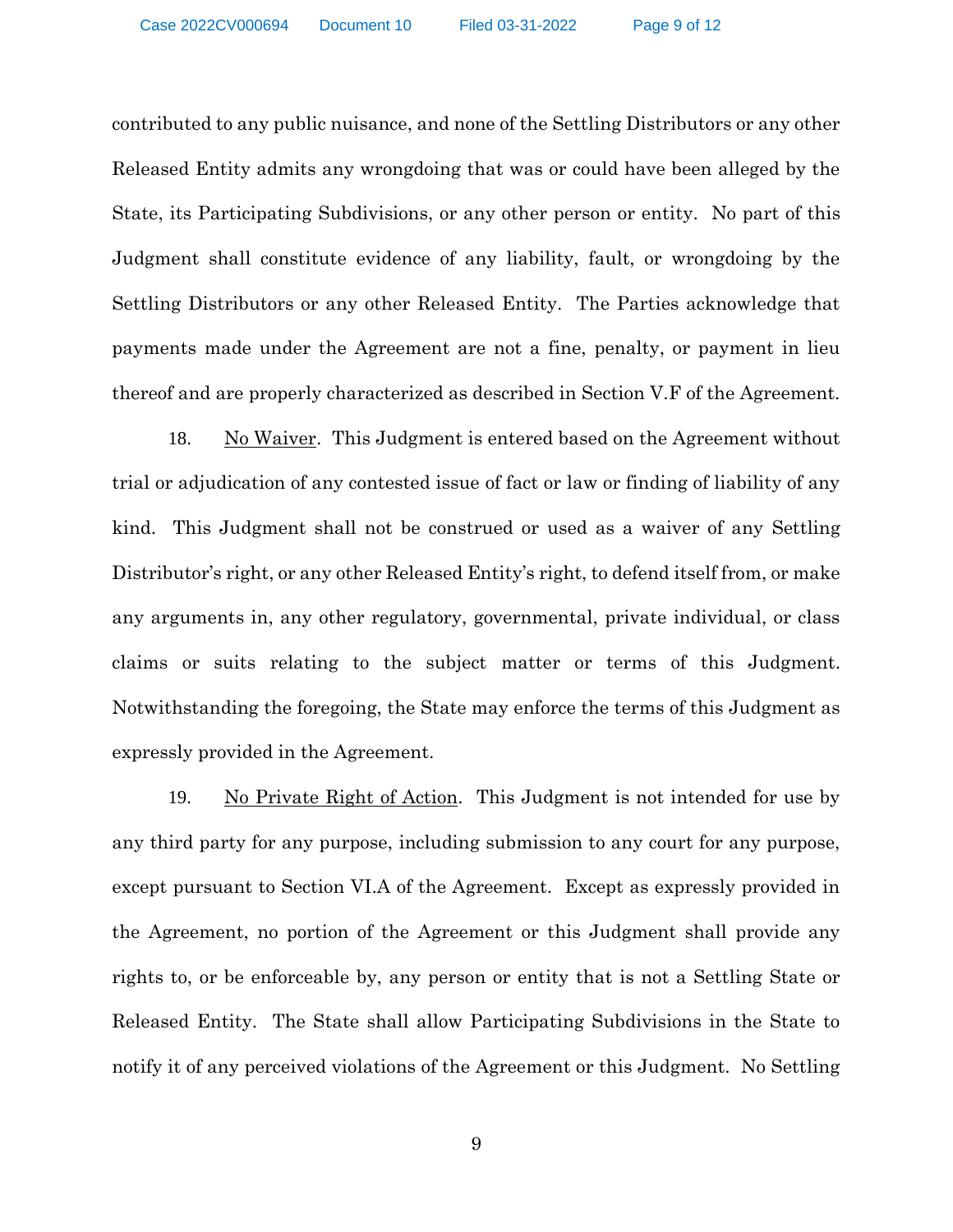State, including the State, may assign or otherwise convey any right to enforce any provision of the Agreement.

20. Admissibility. It is the intent of the Parties that this Judgment not be admissible in other cases against the Settling Distributors or binding on the Settling Distributors in any respect other than in connection with the enforcement of this Judgment or the Agreement. For the avoidance of doubt, nothing herein shall prohibit a Settling Distributor from entering this Judgment or the Agreement into evidence in any litigation or arbitration concerning (1) a Settling Distributor's right to coverage under an insurance contract or (2) the enforcement of the releases provided for by the Agreement and this Judgment.

21. Preservation of Privilege. Nothing contained in the Agreement or this Judgment, and no act required to be performed pursuant to the Agreement or this Judgment, is intended to constitute, cause, or effect any waiver (in whole or in part) of any attorney-client privilege, work product protection, or common interest/joint defense privilege, and each Party agrees that it shall not make or cause to be made in any forum any assertion to the contrary.

22. Mutual Interpretation. The Parties agree and stipulate that the Agreement was negotiated on an arm's-length basis between parties of equal bargaining power and was drafted jointly by counsel for each Party. Accordingly, the Agreement is incorporated herein by reference and shall be mutually interpreted and not construed in favor of or against any Party, except as expressly provided for in the Agreement.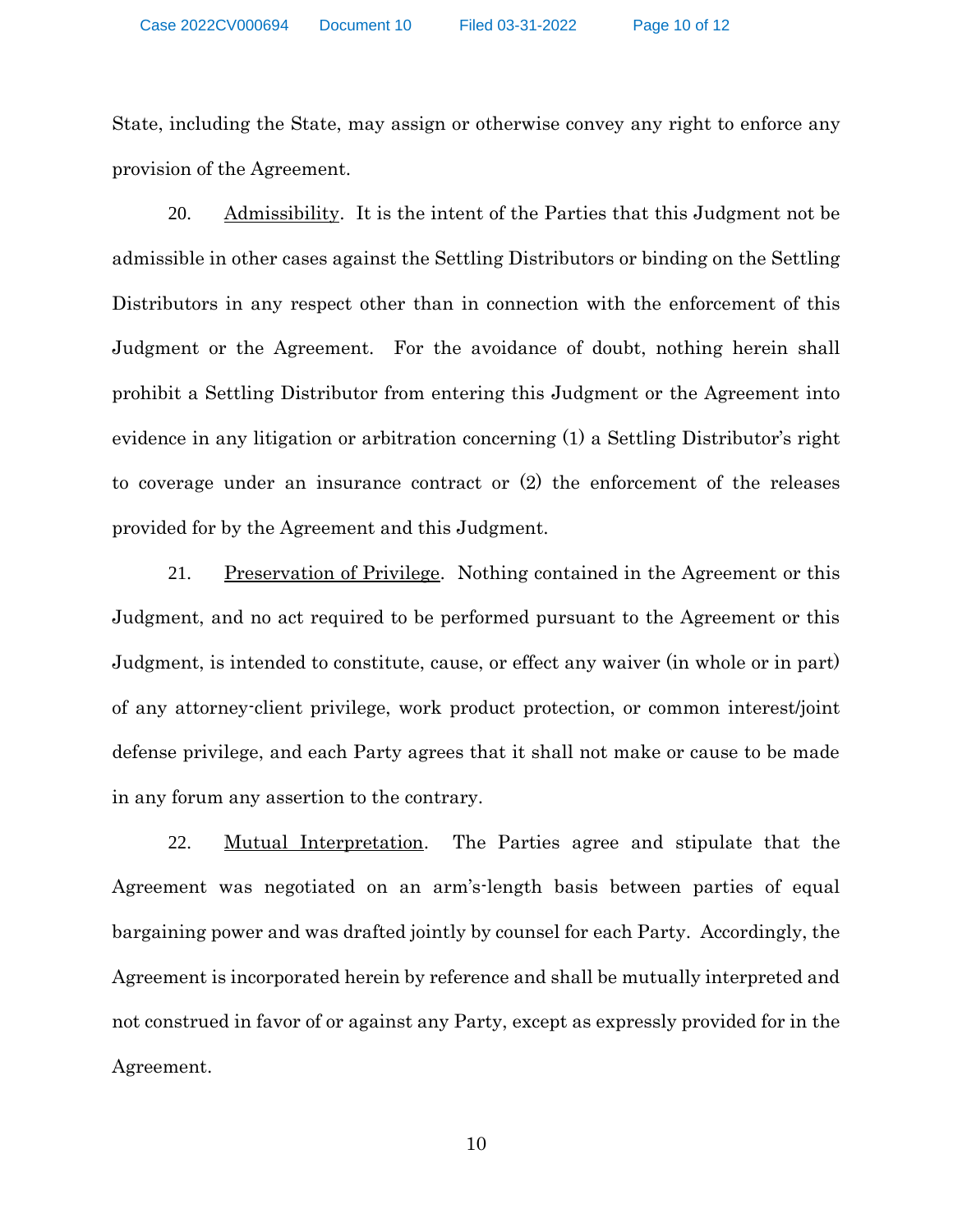23. Retention of Jurisdiction. The Court shall retain jurisdiction of the Parties for the limited purpose of the resolution of disputes identified in Section VI.F.1 of the Agreement. The Court shall have jurisdiction over Participating Subdivisions in the State for the limited purposes identified in the Agreement.

24. Successors and Assigns. This Judgment is binding on each of the Settling Distributor's successors and assigns.

25. Modification. This Judgment shall not be modified (by the Court, by any other court, or by any other means) without the consent of the State and the Settling Distributors, or as provided for in Section XIV.U of the Agreement.

# **APPROVED, AGREED TO AND PRESENTED BY:**

JOSHUA L. KAUL Attorney General of Wisconsin

Electronically signed by:

s/ Laura E. McFarlane LAURA E. MCFARLANE Assistant Attorney General State Bar #1089358

Attorneys for State of Wisconsin

Wisconsin Department of Justice Post Office Box 7857 Madison, Wisconsin 53707-7857 (608) 266-8911 (608) 266-2250 (Fax) mcfarlanele@doj.state.wi.us